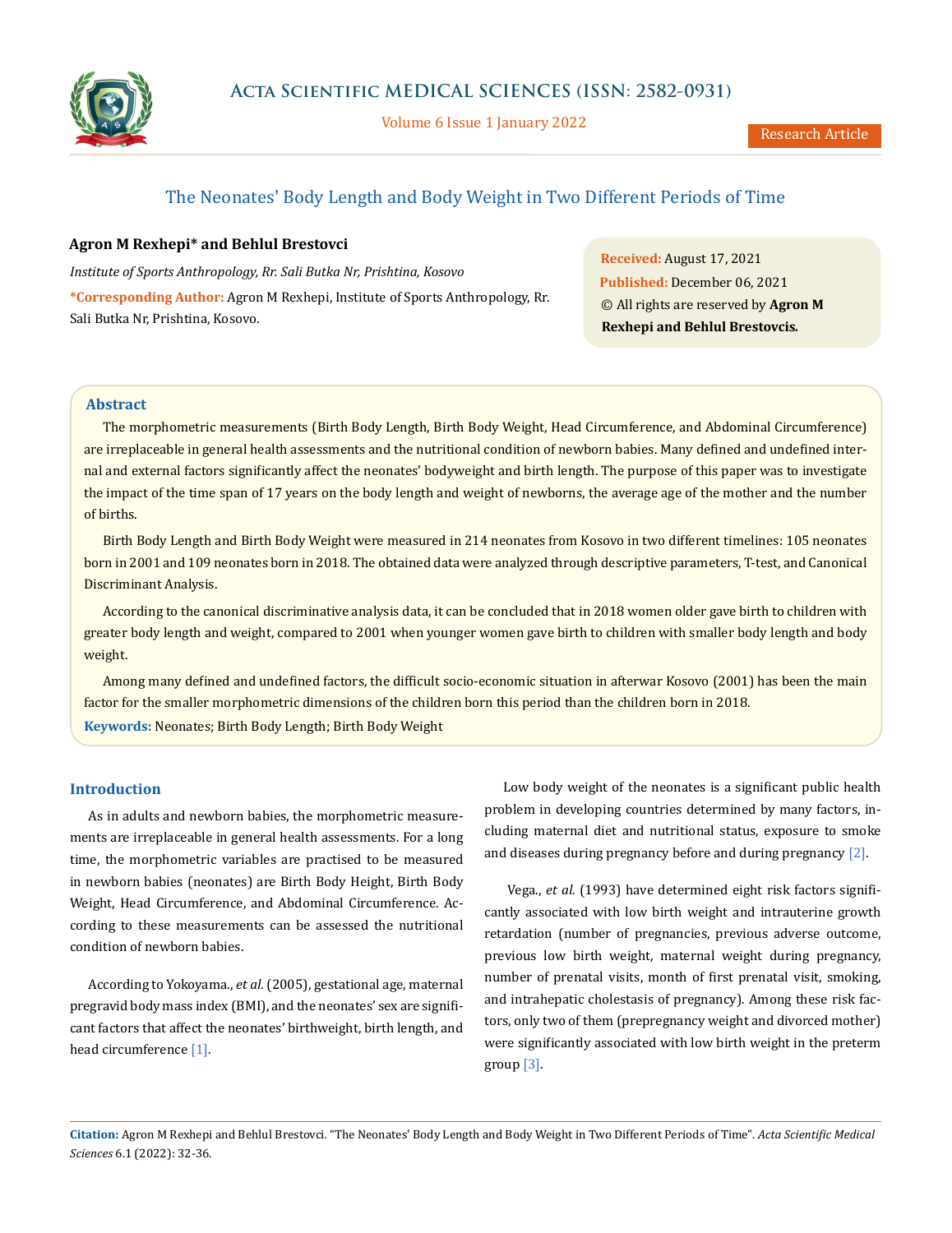Malnutrition (nutritional status) combined with underlying factors such as socio-demographic, anthropometric, health service received during pregnancy, poverty and women's status (maternal education) may significantly affect the body weight and length of the neonate  $[4,5]$ .

According to Amina and al-Awardi (1991), mothers from highincome families (obese mothers) had heavier babies when compared with a low-income group. Meanwhile, educated and employed mothers were more liable to delivere slightly smaller babies than illiterate or unemployed mothers [6].

The study findings of Goisis., *et al.* (2017) indicate that advanced maternal age was not associated with the neonates' low birth weight. According to them, several unobserved factors are related to the probability of neonates' low birth weight [7].

The purpose of this paper was to investigate the impact of the timespan of 17 years on the number of births at the state level, body length and body weight of newborns, the average age of the mother and the number of births.

# **Materials and Methods**

#### **Research design**

This study as a part of the project ["Morphological characteris](https://www.researchgate.net/project/Morphological-characteristics-of-the-Kosovo-Albanian-population)[tics of the Kosovo Albanian population"](https://www.researchgate.net/project/Morphological-characteristics-of-the-Kosovo-Albanian-population) was carried out at the Institute of Sports Anthropology in Prishtina, Kosovo, during the period of time 2007-2016.

By its nature, this research is an observational and cross-sectional descriptive study.

#### **Site of study and sampling**

Two morphometric variables (Birth Body Length and Birth Body Weight) were measured in 214 neonates from Kosovo in two different timelines: 105 neonates born in 2001 (48 female neonates; 57 male neonates) and 109 neonates born in 2018 (54 female neonates; 55 male neonates).

### **Measuring tools and data collection**

In conformity with the International Biological Program (IBP) the following morphometric variables were measured:

**Birth Body Length (BBL):** The body height of neonates has been measured with the Harpenden Infantometer with the measuring range-millimetres: 300 mm to 910 mm (with accuracy 0.1 cm).

Birth Body Weight (BBW): Was performed using electronic baby scale WPT 6/15D, with accuracy +/- 0.5grams.

BBH and BBW measurements were made by the midwives/neonatal nurses within a time no longer than 1 hour following birth. These measurements were not performed with the purpose of studying but as the routine daily activity.

#### **Data analysis**

The statistical analyses of the collected data were performed with the IBM SPSS Statistics software package, version 20. The obtained data were analyzed in term of the descriptive statistical parameters: Minimum, Maximum and Mean values, and Standard Deviation. The significance of the differences between two measurements done in different time-period was tested via T-test and Discriminative Canonical Analysis.

#### **Ethical considerations**

This project was approved by the Ethics Committee of the Institute of Sports Anthropology.

The authors declare no conflict of interest and no financial or commercial benefits for this study's performance.

#### **Results and Discussion**

Table 1 show the essential descriptive statistical findings (Mean values and their Standard Deviation) regarding the mother's age, the number of births, number, and gender of examined neonates, the neonates' body length and weight. According to this table's data, the systematic differences between all variables evidenced in two different time periods (2001/2018) can be noticed.

In general, our findings reflect the previously reported results. Male and female newborns born in 2018 are characterized by greater body length than newborns in 2001 (males 1.96cm; females 0.54cm), while body weight is similar. Similar results have been encountered by other authors, who justify these changes mainly by the influence of socio-economic factors (Alessie., *et al.* 2018; Baxter-Jonnes., *et al.* 1999; Silva., *et al.* 2012).

There is also an age difference between mothers of neonates in 2018 (approximately 29 years old) and mothers of neonates in

33

**Citation:** Agron M Rexhepi and Behlul Brestovci*.* "The Neonates' Body Length and Body Weight in Two Different Periods of Time". *Acta Scientific Medical Sciences* 6.1 (2022): 32-36.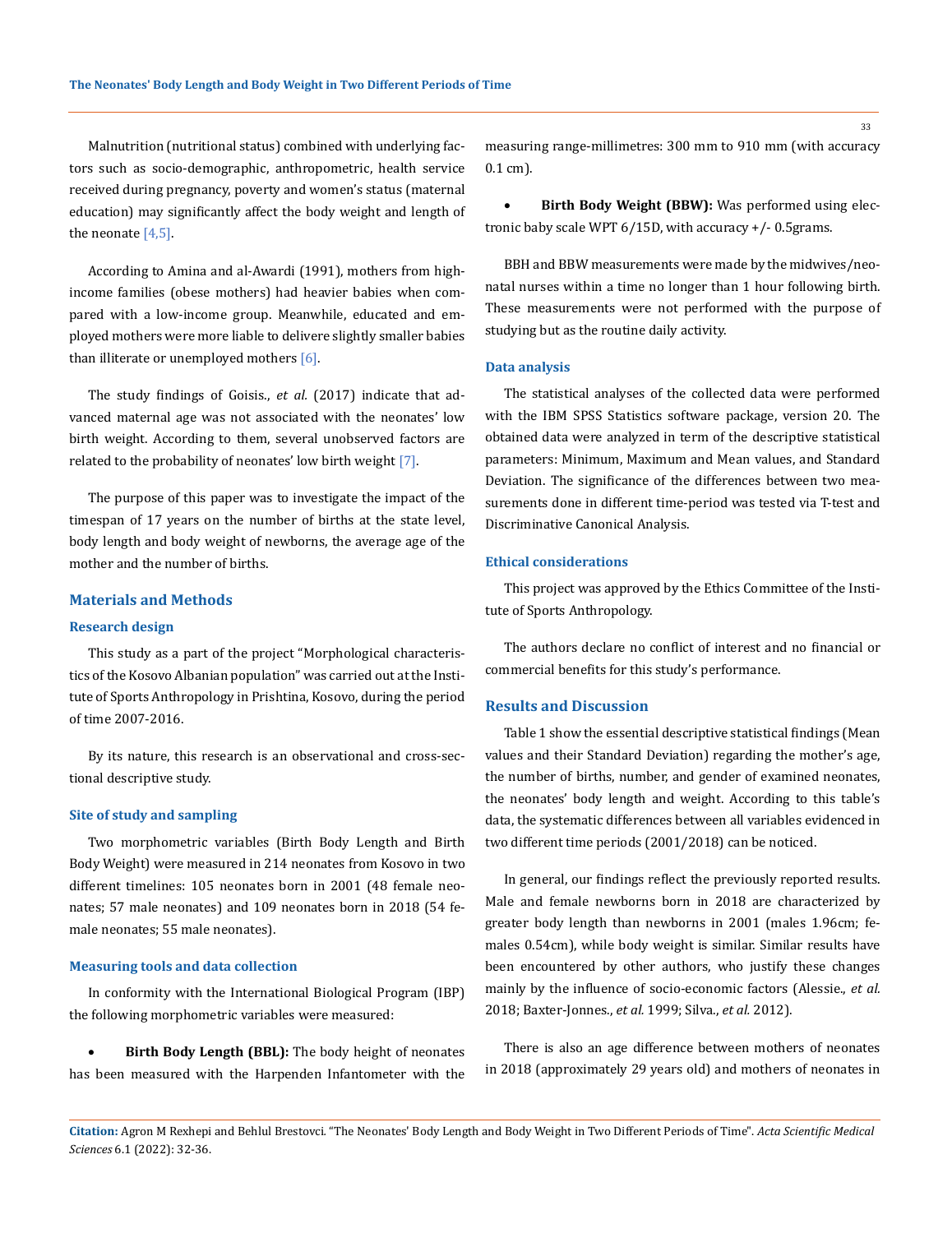2018 (about 26 years old). Also, based on the results of table 1, systematic differences in body weight and body length can be ascertained between male newborns and female newborns in both periods. Male newborns in 2001 were taller than female newborns by 0.40cm and heavier by 43.76 gr. Meanwhile, male newborns in 2018 were taller than female newborns by 1.62 cm and heavier by 239.17 gr. Similarly, with our results, Yokoyama., *et al.* (2005) have found that male neonates had a higher birth weight, longer birth length and greater head circumference than female neonates. The first description of the morphometric differences between male and female neonates have been described by Clarke (1978). He has reported significant morphometric differences between male infants and female infants (Clark, 1786).

| <b>Groups of neonates:</b> | Variables:        | <b>Mean</b> | Std.<br><b>Deviation</b> |  |
|----------------------------|-------------------|-------------|--------------------------|--|
|                            | Age of mother     | 25.65       | 4.37                     |  |
| Female neonates-2001       | Nr of birth       | 1.71        | 1.52                     |  |
| Nr = 48                    | Birth Body Length | 51.46       | 2.60                     |  |
|                            | Birth Body Weight | 3280.63     | 478.03                   |  |
|                            | Age of mother     | 26.63       | 4.35                     |  |
| Male neonates-2001         | Nr of birth       | 2.07        | 1.45                     |  |
| $Nr = 57$                  | Birth Body Length | 51.86       | 2.58                     |  |
|                            | Birth Body Weight | 3334.39     | 492.33                   |  |
|                            | Age of mother     | 29.70       | 5.07                     |  |
| Female neonates-2018       | Nr of birth       | 2.09        | 1.07                     |  |
| Nr = 54                    | Birth Body Length | 52.00       | 2.87                     |  |
|                            | Birth Body Weight | 3280.19     | 541.42                   |  |
|                            | Age of mother     | 28.40       | 5.79                     |  |
| Male neonates-2018         | Nr of birth       | 2.15        | 1.22                     |  |
| Nr = 55                    | Birth Body Length | 53.62       | 2.52                     |  |
|                            | Birth Body Weight | 3572.36     | 482.39                   |  |

| <b>Table 1:</b> General information. |  |
|--------------------------------------|--|
|--------------------------------------|--|

The descriptive statistical findings (Mean, Minimum and Maximum values, and Standard Deviation), T-test value and probability, calculated for each variable measured in two different periods, are shown in table 2.

T-test confirms statistically significant differences in almost all variables measured in two different periods of time (time difference 17 years), except the number of births that is almost the same in two periods.

|                | <b>Grupet</b> | N   | <b>Min</b> | <b>Max</b>               | <b>Mean</b>                 | Std.<br><b>Deviation</b> | t             | p |
|----------------|---------------|-----|------------|--------------------------|-----------------------------|--------------------------|---------------|---|
| Age of         | 2001          | 105 | 18.00      | 37.00                    | 26.18                       | 4.37                     | $-4.23 0.00 $ |   |
| mother         | 2018          | 109 | 17.00      | 40.00                    | 29.05                       | 5.46                     |               |   |
| Nr of          | 2001          | 105 | 1.00       | 10.00                    | 1.91                        | 1.48                     | $-1.190.24$   |   |
| birth          | 2018          | 109 | 1.00       | 5.00                     | 2.12                        | 1.14                     |               |   |
| Birth          | 2001          | 105 | 45.00      | 57.00                    | 51.68                       | 2.59                     | $-3.09 0.00$  |   |
| Body<br>Length | 2018          | 109 | 53.00      | 58.00                    | 52.82                       | 2.81                     |               |   |
| Birth          | 2001          |     |            | 1052000.004300.003309.81 |                             | 484.26                   | $-1.690.09$   |   |
| Body<br>Weight | 2018          |     |            |                          | 109 1750.00 5000.00 3427.62 | 530.79                   |               |   |

**Table 2:** Group statistics and t-test.

The multidimensional differences between two groups of independent variables measured in two different periods of time have been determined by Canonical Discriminant Analysis (Table 3). This statistical analysis has derived one significant discriminative function ( $p = 0.000$ ) with eigenvalue  $\lambda = 0.14$ ; the canonical correlation of this discriminative function with the system of independent variables was  $Rc = 0.615$ . The discriminative force of the measured variables has been assisted by Wilks ' $\lambda$  = 0.35, whereas the statistical significance of the discriminative equation has been tested by Bartlet X2-test X2 = 27.99.

| <b>Function</b> | $\lambda$ | $\left \frac{\text{Rc}}{\text{Wilks'}}\right _{X^2\text{-test}}$ | <b>Bartlet</b>          | p | <b>Group centroids</b><br>Neonates/2001<br>Neonates/2018 |  |
|-----------------|-----------|------------------------------------------------------------------|-------------------------|---|----------------------------------------------------------|--|
|                 | 0.14 0.35 | 0.87                                                             | $27.99$ $ 0.000 $ -0.38 |   | 0.37                                                     |  |

**Table 3:** Canonical discriminative function and group centroids.

Group centroids (Table 1) represent the means of the discriminant function scores by the group for the function calculated.

Structure Matrix (Table 4), known as the canonical structure of the derived discriminant function, represents the correlations between the independent variables (age of mother, birth body length, birth bodyweight, nr. of birth) and the discriminant function.

34

**Citation:** Agron M Rexhepi and Behlul Brestovci*.* "The Neonates' Body Length and Body Weight in Two Different Periods of Time". *Acta Scientific Medical Sciences* 6.1 (2022): 32-36.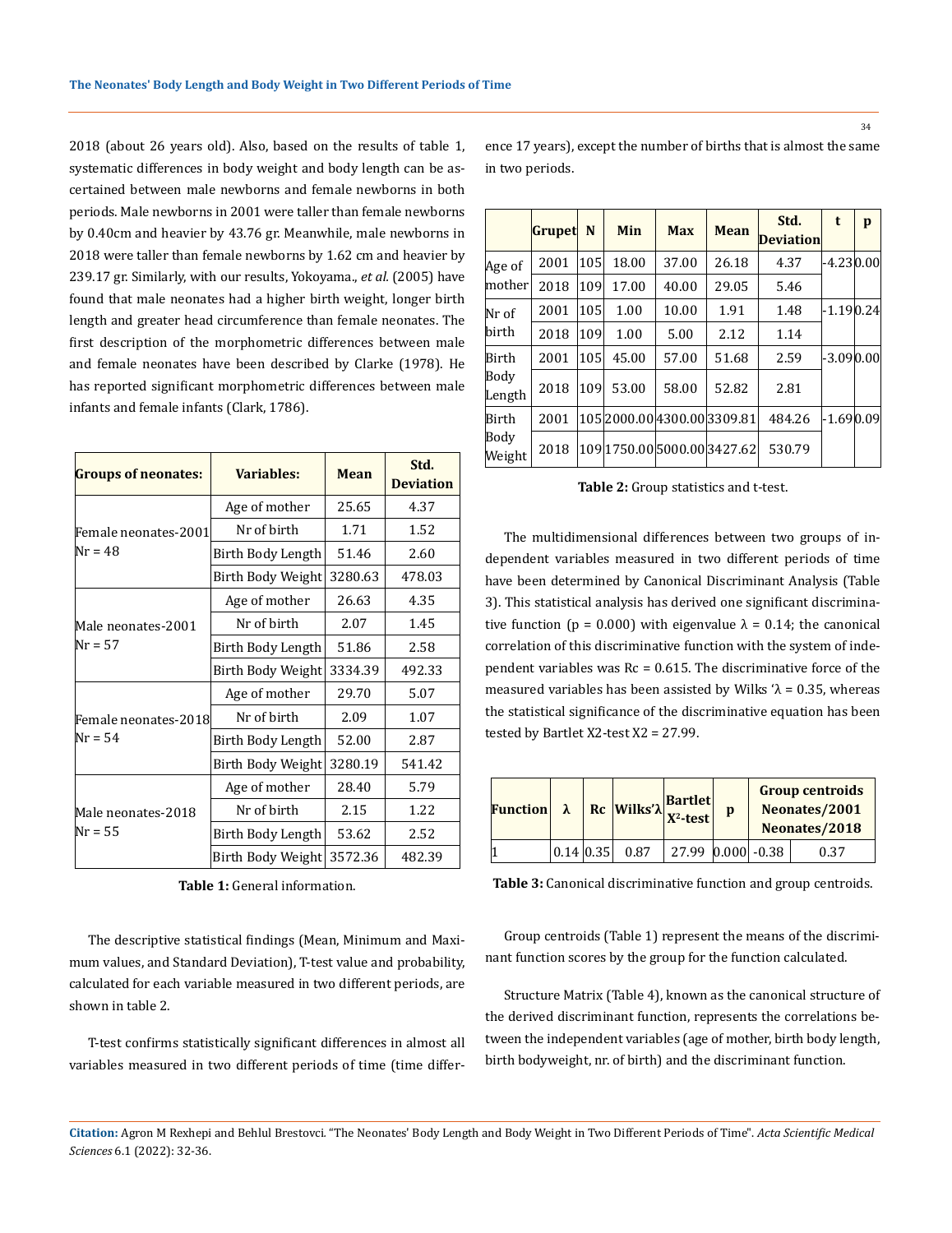| <b>Variables</b>  | <b>Function</b> |
|-------------------|-----------------|
| Age of mother     | 0.77            |
| Birth Body Length | 0.56            |
| Birth Body Weight | 0.31            |
| Nr of birth       | 0.22            |

**Table 4:** Structure matrix.

Based on the values of group-centroids and the structural matrix, the variables that significantly discriminate two groups, measured in different periods of time, can be identified.

According to the canonical discriminative analysis data, it can be concluded that in 2018 women older gave birth to children with greater body length and weight, compared to 2001 when younger women gave birth to children with smaller body length and body weight.

### **Conclusion**

Kosovo has the youngest population in the region, where 70% of the demographic trunk is under 30. If Kosovo is compared to European countries, it still stands higher in the level of births. But comparing the birth rate with previous decades, in Kosovo, for various reasons (difficult economic conditions, flight of young people from Kosovo, family planning, etc.), the birth rate is marking significant roots from year to year. According to the Statistical Office of Kosovo, in 2000, 38687 births were registered in Kosovo, while in 2018, 29080 births were registered (9607 births less) [8-12]. Also, after the two-year war/conflict (1998/1999), the socio-economic situation in Kosovo in 2001 has been more difficult compared to 2018. The high unemployment rate has made the average age of women who have given birth in 2001 to be younger (26 years old) than women (29 years old) who gave birth to children in 2018. Also, due to the severe economic situation (malnutrition or insufficient nutrition of the mother) of 2001, children born in this period are characterized by smaller values of body length and body weight compared to children born in 2018.

## **Future Research**

In addition to this study, other important measurements and analyses have been made within this project, such as analysing the first baby cry.

### **Practical Application**

The gained results may be used and applied in different medical (clinical, neonatological, nutritional) and anthropological contexts.

### **Disclosure Statement**

The authors declare that they have no conflicts of interest.

# **Acknowledgement**

The data collection has been enabled by the Main Family Medicine Center in Prishtina and the Department of Obstetrics and Gynecology at the University Clinical Center of Kosovo.

## **Bibliography**

- 1. Yokoyama Y., *et al.* ["Analysis of factors affecting birthweight,](https://pubmed.ncbi.nlm.nih.gov/16354507/)  [birth length and head circumference: study of Japanese trip](https://pubmed.ncbi.nlm.nih.gov/16354507/)lets". *[Twin Research and Human Genetics](https://pubmed.ncbi.nlm.nih.gov/16354507/)* 8.6 (2005): 657-663.
- 2. [Martorell R and Gonzales-Cossio T. "Maternal Nutrition and](https://www.researchgate.net/publication/11109764_Maternal_nutrition_and_birth_weight)  [Birth Weight". Yearbook of physical anthropology. Food Re](https://www.researchgate.net/publication/11109764_Maternal_nutrition_and_birth_weight)[search Institute, Stanford University, Stanford, California 30](https://www.researchgate.net/publication/11109764_Maternal_nutrition_and_birth_weight)  [\(1987\): 195-220.](https://www.researchgate.net/publication/11109764_Maternal_nutrition_and_birth_weight)
- 3. Vega J., *et al.* ["Factores de riesgo para bajo peso al nacer y re](https://repositorio.uchile.cl/handle/2250/161171)[tardo de crecimiento intrauterino en Santiago de Chile \[Risk](https://repositorio.uchile.cl/handle/2250/161171)  [factors for low birth weight and intrauterine growth retarda](https://repositorio.uchile.cl/handle/2250/161171)tion in Santiago, Chile]". *[Revista Médica de Chile](https://repositorio.uchile.cl/handle/2250/161171)* 121.10 (1993): [1210-1219.](https://repositorio.uchile.cl/handle/2250/161171)
- 4. [Kader M and Perera NK. "Socio-economic and nutritional de](https://pubmed.ncbi.nlm.nih.gov/25077077/)[terminants of low birth weight in India".](https://pubmed.ncbi.nlm.nih.gov/25077077/) *North American Jour[nal of Medicine and Science](https://pubmed.ncbi.nlm.nih.gov/25077077/)* 6.7 (2014): 302-308.
- 5. [Ramakrishnan U. "Nutrition and low birth weight: from re](https://pubmed.ncbi.nlm.nih.gov/14684392/)search to practice". *[The American Journal](https://pubmed.ncbi.nlm.nih.gov/14684392/) of Clinical Nutrition*  [79.1 \(2019\): 17-21.](https://pubmed.ncbi.nlm.nih.gov/14684392/)
- 6. [Amine EK and al-Awadi F. "Factors affecting birth weight in](https://pubmed.ncbi.nlm.nih.gov/1797969/)  [Kuwait. Part I, Maternal, dietary and socioeconomic factors".](https://pubmed.ncbi.nlm.nih.gov/1797969/)  *[The Journal of the Egyptian Public Health Association](https://pubmed.ncbi.nlm.nih.gov/1797969/)* 66.5-6 [\(1991\): 625-648.](https://pubmed.ncbi.nlm.nih.gov/1797969/)
- 7. Goisis A., *et al.* ["Advanced Maternal Age and the Risk of Low](https://pubmed.ncbi.nlm.nih.gov/29206985/)  [Birth Weight and Preterm Delivery: a Within-Family Analysis](https://pubmed.ncbi.nlm.nih.gov/29206985/)  [Using Finnish Population Registers".](https://pubmed.ncbi.nlm.nih.gov/29206985/) American Journal of Epi[demiology 186.11 \(2017\): 1219-1226.](https://pubmed.ncbi.nlm.nih.gov/29206985/)
- 8. Kastrati A., *et al.* "Estimation, Kosovo Population in 2018 (2019)". Prishtina, Kosovo.

**Citation:** Agron M Rexhepi and Behlul Brestovci*.* "The Neonates' Body Length and Body Weight in Two Different Periods of Time". *Acta Scientific Medical Sciences* 6.1 (2022): 32-36.